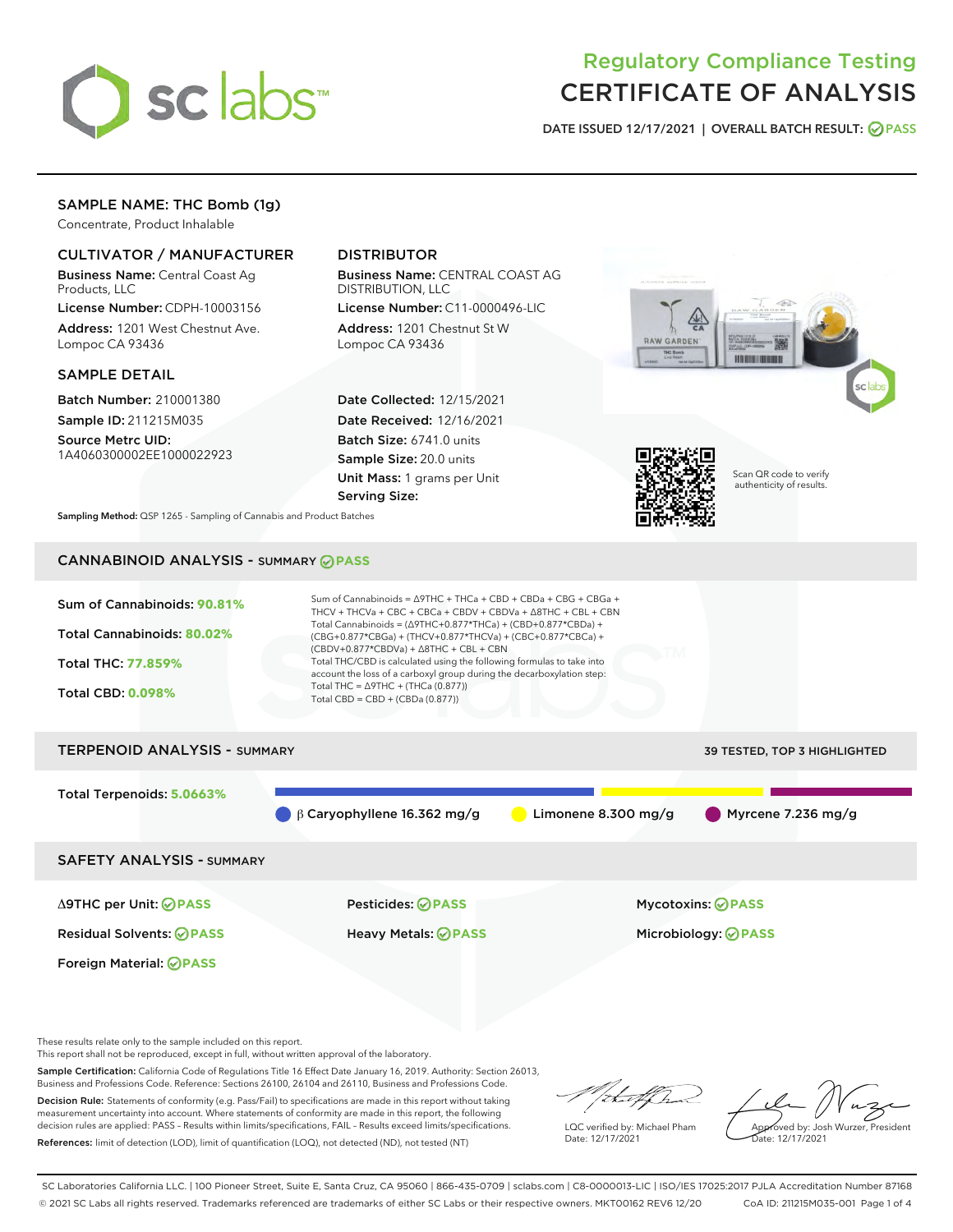



THC BOMB (1G) | DATE ISSUED 12/17/2021 | OVERALL BATCH RESULT:  $\bigcirc$  PASS

#### CANNABINOID TEST RESULTS - 12/16/2021 2 PASS

Tested by high-performance liquid chromatography with diode-array detection (HPLC-DAD). **Method:** QSP 1157 - Analysis of Cannabinoids by HPLC-DAD

#### TOTAL CANNABINOIDS: **80.02%**

Total Cannabinoids (Total THC) + (Total CBD) + (Total CBG) + (Total THCV) + (Total CBC) + (Total CBDV) + ∆8THC + CBL + CBN

TOTAL THC: **77.859%** Total THC (∆9THC+0.877\*THCa)

TOTAL CBD: **0.098%**

Total CBD (CBD+0.877\*CBDa)

TOTAL CBG: 1.27% Total CBG (CBG+0.877\*CBGa)

TOTAL THCV: 0.376% Total THCV (THCV+0.877\*THCVa)

TOTAL CBC: 0.416% Total CBC (CBC+0.877\*CBCa)

TOTAL CBDV: ND Total CBDV (CBDV+0.877\*CBDVa)

| <b>COMPOUND</b>  | LOD/LOQ<br>(mg/g)          | <b>MEASUREMENT</b><br><b>UNCERTAINTY</b><br>(mg/g) | <b>RESULT</b><br>(mg/g) | <b>RESULT</b><br>(%) |
|------------------|----------------------------|----------------------------------------------------|-------------------------|----------------------|
| <b>THCa</b>      | 0.05 / 0.14                | ±21.942                                            | 853.77                  | 85.377               |
| <b>A9THC</b>     | 0.06 / 0.26                | ±1.026                                             | 29.83                   | 2.983                |
| <b>CBGa</b>      | 0.1 / 0.2                  | ±0.68                                              | 13.1                    | 1.31                 |
| <b>CBCa</b>      | 0.07 / 0.28                | ±0.232                                             | 4.74                    | 0.474                |
| <b>THCVa</b>     | 0.07/0.20                  | ±0.205                                             | 4.29                    | 0.429                |
| <b>CBG</b>       | 0.06/0.19                  | ±0.049                                             | 1.24                    | 0.124                |
| <b>CBDa</b>      | 0.02/0.19                  | ±0.033                                             | 1.12                    | 0.112                |
| <b>CBC</b>       | 0.2 / 0.5                  | N/A                                                | $<$ LOQ                 | $<$ LOQ              |
| $\triangle$ 8THC | 0.1/0.4                    | N/A                                                | <b>ND</b>               | <b>ND</b>            |
| <b>THCV</b>      | 0.1 / 0.2                  | N/A                                                | <b>ND</b>               | <b>ND</b>            |
| <b>CBD</b>       | 0.07/0.29                  | N/A                                                | <b>ND</b>               | <b>ND</b>            |
| <b>CBDV</b>      | 0.04 / 0.15                | N/A                                                | <b>ND</b>               | <b>ND</b>            |
| <b>CBDVa</b>     | 0.03 / 0.53                | N/A                                                | <b>ND</b>               | <b>ND</b>            |
| <b>CBL</b>       | 0.06 / 0.24                | N/A                                                | <b>ND</b>               | <b>ND</b>            |
| <b>CBN</b>       | 0.1/0.3                    | N/A                                                | <b>ND</b>               | <b>ND</b>            |
|                  | <b>SUM OF CANNABINOIDS</b> |                                                    | 908.1 mg/g              | 90.81%               |

#### **UNIT MASS: 1 grams per Unit**

| ∆9THC per Unit                        | 1120 per-package limit | 29.83 mg/unit  | <b>PASS</b> |
|---------------------------------------|------------------------|----------------|-------------|
| <b>Total THC per Unit</b>             |                        | 778.59 mg/unit |             |
| <b>CBD</b> per Unit                   |                        | <b>ND</b>      |             |
| <b>Total CBD per Unit</b>             |                        | $0.98$ mg/unit |             |
| Sum of Cannabinoids<br>per Unit       |                        | 908.1 mg/unit  |             |
| <b>Total Cannabinoids</b><br>per Unit |                        | 800.2 mg/unit  |             |

#### TERPENOID TEST RESULTS - 12/17/2021

Terpene analysis utilizing gas chromatography-flame ionization detection (GC-FID). **Method:** QSP 1192 - Analysis of Terpenoids by GC-FID

| <b>COMPOUND</b>         | LOD/LOQ<br>(mg/g) | <b>MEASUREMENT</b><br><b>UNCERTAINTY</b><br>(mg/g) | <b>RESULT</b><br>(mg/g) | <b>RESULT</b><br>(%) |
|-------------------------|-------------------|----------------------------------------------------|-------------------------|----------------------|
| $\beta$ Caryophyllene   | 0.004 / 0.012     | ±0.5825                                            | 16.362                  | 1.6362               |
| Limonene                | 0.005 / 0.016     | ±0.1187                                            | 8.300                   | 0.8300               |
| <b>Myrcene</b>          | 0.008 / 0.025     | ±0.0933                                            | 7.236                   | 0.7236               |
| $\alpha$ Humulene       | 0.009 / 0.029     | ±0.1941                                            | 6.048                   | 0.6048               |
| trans-ß-Farnesene       | 0.008 / 0.025     | ±0.0690                                            | 1.943                   | 0.1943               |
| $\alpha$ Bisabolol      | 0.008 / 0.026     | ±0.0954                                            | 1.786                   | 0.1786               |
| Linalool                | 0.009 / 0.032     | ±0.0675                                            | 1.777                   | 0.1777               |
| <b>Terpineol</b>        | 0.016 / 0.055     | ±0.0731                                            | 1.191                   | 0.1191               |
| $\beta$ Pinene          | 0.004 / 0.014     | ±0.0128                                            | 1.115                   | 0.1115               |
| $\alpha$ Pinene         | 0.005 / 0.017     | ±0.0084                                            | 0.979                   | 0.0979               |
| Fenchol                 | 0.010 / 0.034     | ±0.0361                                            | 0.934                   | 0.0934               |
| Ocimene                 | 0.011 / 0.038     | ±0.0183                                            | 0.569                   | 0.0569               |
| Terpinolene             | 0.008 / 0.026     | ±0.0114                                            | 0.556                   | 0.0556               |
| <b>Nerolidol</b>        | 0.009 / 0.028     | ±0.0276                                            | 0.438                   | 0.0438               |
| Caryophyllene<br>Oxide  | 0.010 / 0.033     | ±0.0150                                            | 0.326                   | 0.0326               |
| Borneol                 | 0.005 / 0.016     | ±0.0107                                            | 0.254                   | 0.0254               |
| Guaiol                  | 0.009 / 0.030     | ±0.0116                                            | 0.245                   | 0.0245               |
| Camphene                | 0.005 / 0.015     | ±0.0016                                            | 0.138                   | 0.0138               |
| Valencene               | 0.009 / 0.030     | ±0.0092                                            | 0.134                   | 0.0134               |
| Fenchone                | 0.009 / 0.028     | ±0.0035                                            | 0.120                   | 0.0120               |
| Geraniol                | 0.002 / 0.007     | ±0.0022                                            | 0.049                   | 0.0049               |
| Citronellol             | 0.003 / 0.010     | ±0.0021                                            | 0.044                   | 0.0044               |
| Sabinene Hydrate        | 0.006 / 0.022     | ±0.0011                                            | 0.029                   | 0.0029               |
| $\gamma$ Terpinene      | 0.006 / 0.018     | ±0.0004                                            | 0.025                   | 0.0025               |
| $\alpha$ Terpinene      | 0.005 / 0.017     | ±0.0004                                            | 0.024                   | 0.0024               |
| $\alpha$ Phellandrene   | 0.006 / 0.020     | ±0.0003                                            | 0.023                   | 0.0023               |
| 3 Carene                | 0.005 / 0.018     | ±0.0003                                            | 0.018                   | 0.0018               |
| Sabinene                | 0.004 / 0.014     | N/A                                                | ND                      | <b>ND</b>            |
| p-Cymene                | 0.005 / 0.016     | N/A                                                | <b>ND</b>               | <b>ND</b>            |
| Eucalyptol              | 0.006 / 0.018     | N/A                                                | <b>ND</b>               | <b>ND</b>            |
| (-)-Isopulegol          | 0.005 / 0.016     | N/A                                                | ND                      | ND                   |
| Camphor                 | 0.006 / 0.019     | N/A                                                | ND                      | ND                   |
| Isoborneol              | 0.004 / 0.012     | N/A                                                | <b>ND</b>               | <b>ND</b>            |
| Menthol                 | 0.008 / 0.025     | N/A                                                | ND                      | <b>ND</b>            |
| Nerol                   | 0.003 / 0.011     | N/A                                                | ND                      | ND                   |
| $R-(+)$ -Pulegone       | 0.003 / 0.011     | N/A                                                | <b>ND</b>               | <b>ND</b>            |
| <b>Geranyl Acetate</b>  | 0.004 / 0.014     | N/A                                                | ND                      | ND                   |
| $\alpha$ Cedrene        | 0.005 / 0.016     | N/A                                                | ND                      | ND                   |
| Cedrol                  | 0.008 / 0.027     | N/A                                                | <b>ND</b>               | <b>ND</b>            |
| <b>TOTAL TERPENOIDS</b> |                   |                                                    | 50.663 mg/g             | 5.0663%              |

SC Laboratories California LLC. | 100 Pioneer Street, Suite E, Santa Cruz, CA 95060 | 866-435-0709 | sclabs.com | C8-0000013-LIC | ISO/IES 17025:2017 PJLA Accreditation Number 87168 © 2021 SC Labs all rights reserved. Trademarks referenced are trademarks of either SC Labs or their respective owners. MKT00162 REV6 12/20 CoA ID: 211215M035-001 Page 2 of 4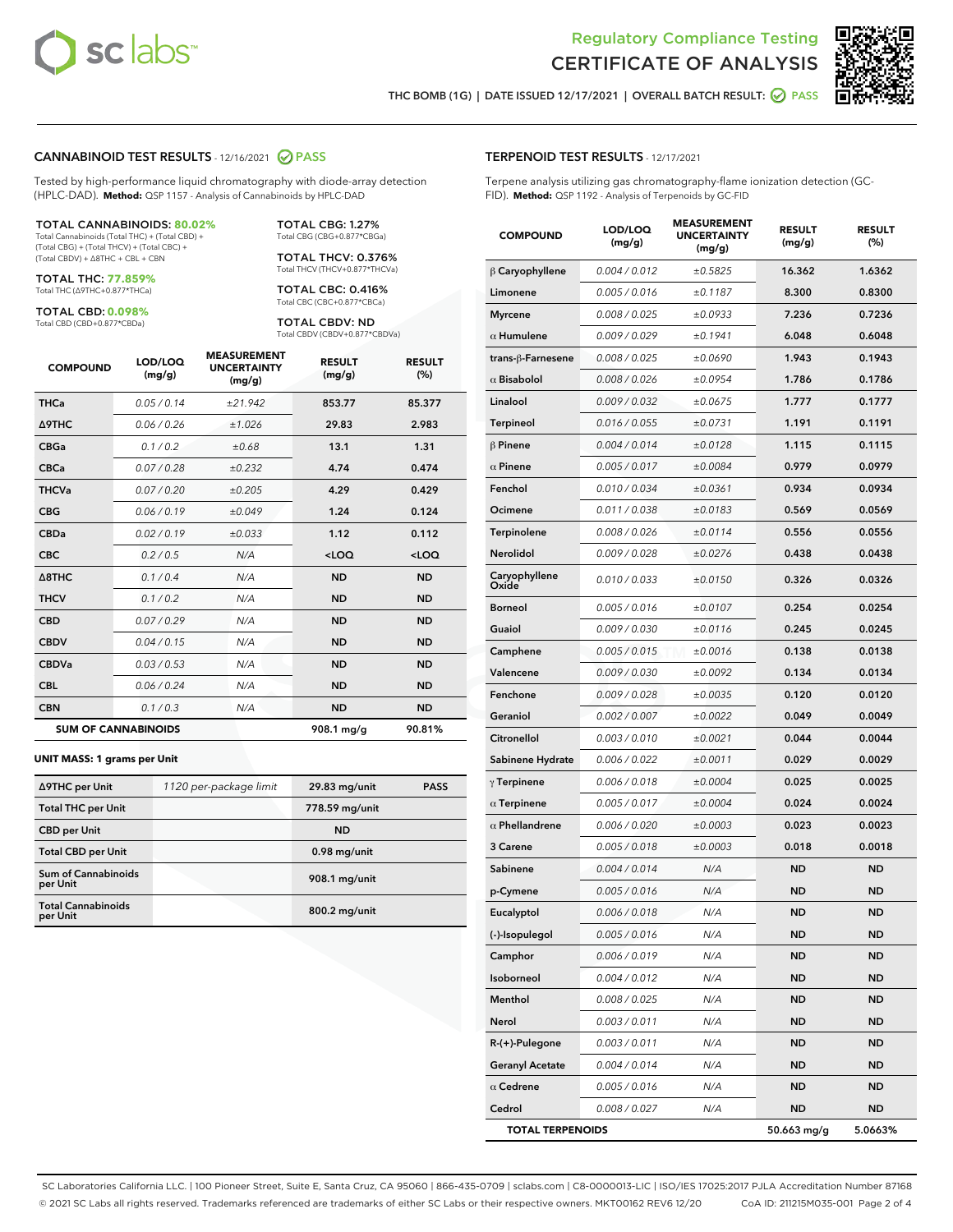



THC BOMB (1G) | DATE ISSUED 12/17/2021 | OVERALL BATCH RESULT:  $\bigcirc$  PASS

# CATEGORY 1 PESTICIDE TEST RESULTS - 12/17/2021 2 PASS

Pesticide and plant growth regulator analysis utilizing high-performance liquid chromatography-mass spectrometry (HPLC-MS) or gas chromatography-mass spectrometry (GC-MS). \*GC-MS utilized where indicated. **Method:** QSP 1212 - Analysis of Pesticides and Mycotoxins by LC-MS or QSP 1213 - Analysis of Pesticides by GC-MS

| <b>COMPOUND</b>             | LOD/LOQ<br>$(\mu g/g)$ | <b>ACTION</b><br><b>LIMIT</b><br>$(\mu g/g)$ | <b>MEASUREMENT</b><br><b>UNCERTAINTY</b><br>$(\mu g/g)$ | <b>RESULT</b><br>$(\mu g/g)$ | <b>RESULT</b> |
|-----------------------------|------------------------|----------------------------------------------|---------------------------------------------------------|------------------------------|---------------|
| Aldicarb                    | 0.03/0.08              | $>$ LOD                                      | N/A                                                     | <b>ND</b>                    | <b>PASS</b>   |
| Carbofuran                  | 0.02 / 0.05            | $\ge$ LOD                                    | N/A                                                     | <b>ND</b>                    | <b>PASS</b>   |
| Chlordane*                  | 0.03/0.08              | $>$ LOD                                      | N/A                                                     | <b>ND</b>                    | <b>PASS</b>   |
| Chlorfenapyr*               | 0.03 / 0.10            | $\ge$ LOD                                    | N/A                                                     | <b>ND</b>                    | <b>PASS</b>   |
| Chlorpyrifos                | 0.02 / 0.06            | $\ge$ LOD                                    | N/A                                                     | <b>ND</b>                    | <b>PASS</b>   |
| Coumaphos                   | 0.02 / 0.07            | $\ge$ LOD                                    | N/A                                                     | <b>ND</b>                    | <b>PASS</b>   |
| Daminozide                  | 0.02 / 0.07            | $\ge$ LOD                                    | N/A                                                     | <b>ND</b>                    | <b>PASS</b>   |
| <b>DDVP</b><br>(Dichlorvos) | 0.03/0.09              | $\ge$ LOD                                    | N/A                                                     | <b>ND</b>                    | <b>PASS</b>   |
| <b>Dimethoate</b>           | 0.03/0.08              | $\ge$ LOD                                    | N/A                                                     | <b>ND</b>                    | <b>PASS</b>   |
| Ethoprop(hos)               | 0.03/0.10              | $\ge$ LOD                                    | N/A                                                     | <b>ND</b>                    | <b>PASS</b>   |
| Etofenprox                  | 0.02 / 0.06            | $\ge$ LOD                                    | N/A                                                     | <b>ND</b>                    | <b>PASS</b>   |
| Fenoxycarb                  | 0.03 / 0.08            | $\ge$ LOD                                    | N/A                                                     | <b>ND</b>                    | <b>PASS</b>   |
| Fipronil                    | 0.03/0.08              | $>$ LOD                                      | N/A                                                     | <b>ND</b>                    | <b>PASS</b>   |
| Imazalil                    | 0.02 / 0.06            | $\ge$ LOD                                    | N/A                                                     | <b>ND</b>                    | <b>PASS</b>   |
| Methiocarb                  | 0.02 / 0.07            | $\ge$ LOD                                    | N/A                                                     | <b>ND</b>                    | <b>PASS</b>   |
| Methyl<br>parathion         | 0.03/0.10              | $\ge$ LOD                                    | N/A                                                     | <b>ND</b>                    | <b>PASS</b>   |
| <b>Mevinphos</b>            | 0.03/0.09              | $\ge$ LOD                                    | N/A                                                     | <b>ND</b>                    | <b>PASS</b>   |
| Paclobutrazol               | 0.02 / 0.05            | $>$ LOD                                      | N/A                                                     | <b>ND</b>                    | <b>PASS</b>   |
| Propoxur                    | 0.03/0.09              | $\ge$ LOD                                    | N/A                                                     | <b>ND</b>                    | <b>PASS</b>   |
| Spiroxamine                 | 0.03 / 0.08            | $\ge$ LOD                                    | N/A                                                     | <b>ND</b>                    | <b>PASS</b>   |
| Thiacloprid                 | 0.03/0.10              | $\ge$ LOD                                    | N/A                                                     | <b>ND</b>                    | <b>PASS</b>   |
|                             |                        |                                              |                                                         |                              |               |

#### CATEGORY 2 PESTICIDE TEST RESULTS - 12/17/2021 @ PASS

| <b>COMPOUND</b>          | LOD/LOO<br>$(\mu g/g)$ | <b>ACTION</b><br>LIMIT<br>$(\mu g/g)$ | <b>MEASUREMENT</b><br><b>UNCERTAINTY</b><br>$(\mu g/g)$ | <b>RESULT</b><br>$(\mu g/g)$ | <b>RESULT</b> |  |
|--------------------------|------------------------|---------------------------------------|---------------------------------------------------------|------------------------------|---------------|--|
| Abamectin                | 0.03/0.10              | 0.1                                   | N/A                                                     | <b>ND</b>                    | <b>PASS</b>   |  |
| Acephate                 | 0.02/0.07              | 0.1                                   | N/A                                                     | <b>ND</b>                    | <b>PASS</b>   |  |
| Acequinocyl              | 0.02/0.07              | 0.1                                   | N/A                                                     | <b>ND</b>                    | <b>PASS</b>   |  |
| Acetamiprid              | 0.02 / 0.05            | 0.1                                   | N/A                                                     | <b>ND</b>                    | <b>PASS</b>   |  |
| Azoxystrobin             | 0.02/0.07              | 0.1                                   | N/A                                                     | <b>ND</b>                    | <b>PASS</b>   |  |
| <b>Bifenazate</b>        | 0.01 / 0.04            | 0.1                                   | N/A                                                     | <b>ND</b>                    | <b>PASS</b>   |  |
| <b>Bifenthrin</b>        | 0.02 / 0.05            | 3                                     | N/A                                                     | <b>ND</b>                    | <b>PASS</b>   |  |
| <b>Boscalid</b>          | 0.03/0.09              | 0.1                                   | N/A                                                     | <b>ND</b>                    | <b>PASS</b>   |  |
| Captan                   | 0.19/0.57              | 0.7                                   | N/A                                                     | <b>ND</b>                    | <b>PASS</b>   |  |
| Carbaryl                 | 0.02/0.06              | 0.5                                   | N/A                                                     | <b>ND</b>                    | <b>PASS</b>   |  |
| Chlorantranilip-<br>role | 0.04/0.12              | 10                                    | N/A                                                     | <b>ND</b>                    | <b>PASS</b>   |  |
| Clofentezine             | 0.03/0.09              | 0.1                                   | N/A                                                     | <b>ND</b>                    | <b>PASS</b>   |  |

| <b>CATEGORY 2 PESTICIDE TEST RESULTS</b> - 12/17/2021 continued |  |  |
|-----------------------------------------------------------------|--|--|
|                                                                 |  |  |

| <b>COMPOUND</b>               | LOD/LOQ<br>$(\mu g/g)$ | <b>ACTION</b><br>LIMIT<br>$(\mu g/g)$ | <b>MEASUREMENT</b><br><b>UNCERTAINTY</b><br>$(\mu g/g)$ | <b>RESULT</b><br>(µg/g) | <b>RESULT</b> |
|-------------------------------|------------------------|---------------------------------------|---------------------------------------------------------|-------------------------|---------------|
| Cyfluthrin                    | 0.12 / 0.38            | $\overline{\mathcal{L}}$              | N/A                                                     | ND                      | <b>PASS</b>   |
| Cypermethrin                  | 0.11 / 0.32            | 1                                     | N/A                                                     | ND                      | <b>PASS</b>   |
| Diazinon                      | 0.02 / 0.05            | 0.1                                   | N/A                                                     | ND                      | <b>PASS</b>   |
| Dimethomorph                  | 0.03 / 0.09            | 2                                     | N/A                                                     | <b>ND</b>               | <b>PASS</b>   |
| Etoxazole                     | 0.02 / 0.06            | 0.1                                   | N/A                                                     | ND                      | <b>PASS</b>   |
| Fenhexamid                    | 0.03 / 0.09            | 0.1                                   | N/A                                                     | ND                      | <b>PASS</b>   |
| Fenpyroximate                 | 0.02 / 0.06            | 0.1                                   | N/A                                                     | <b>ND</b>               | <b>PASS</b>   |
| Flonicamid                    | 0.03 / 0.10            | 0.1                                   | N/A                                                     | <b>ND</b>               | <b>PASS</b>   |
| Fludioxonil                   | 0.03 / 0.10            | 0.1                                   | N/A                                                     | <b>ND</b>               | <b>PASS</b>   |
| Hexythiazox                   | 0.02 / 0.07            | 0.1                                   | N/A                                                     | <b>ND</b>               | <b>PASS</b>   |
| Imidacloprid                  | 0.04 / 0.11            | 5                                     | N/A                                                     | <b>ND</b>               | <b>PASS</b>   |
| Kresoxim-methyl               | 0.02 / 0.07            | 0.1                                   | N/A                                                     | ND                      | <b>PASS</b>   |
| <b>Malathion</b>              | 0.03 / 0.09            | 0.5                                   | N/A                                                     | <b>ND</b>               | <b>PASS</b>   |
| Metalaxyl                     | 0.02 / 0.07            | $\overline{2}$                        | N/A                                                     | <b>ND</b>               | <b>PASS</b>   |
| Methomyl                      | 0.03 / 0.10            | $\mathbf{1}$                          | N/A                                                     | <b>ND</b>               | PASS          |
| Myclobutanil                  | 0.03 / 0.09            | 0.1                                   | N/A                                                     | <b>ND</b>               | <b>PASS</b>   |
| Naled                         | 0.02 / 0.07            | 0.1                                   | N/A                                                     | ND                      | <b>PASS</b>   |
| Oxamyl                        | 0.04 / 0.11            | 0.5                                   | N/A                                                     | ND                      | <b>PASS</b>   |
| Pentachloronitro-<br>benzene* | 0.03 / 0.09            | 0.1                                   | N/A                                                     | ND                      | <b>PASS</b>   |
| Permethrin                    | 0.04/0.12              | 0.5                                   | N/A                                                     | ND                      | <b>PASS</b>   |
| Phosmet                       | 0.03 / 0.10            | 0.1                                   | N/A                                                     | <b>ND</b>               | <b>PASS</b>   |
| Piperonylbu-<br>toxide        | 0.02 / 0.07            | 3                                     | N/A                                                     | <b>ND</b>               | <b>PASS</b>   |
| Prallethrin                   | 0.03 / 0.08            | 0.1                                   | N/A                                                     | ND                      | <b>PASS</b>   |
| Propiconazole                 | 0.02 / 0.07            | 0.1                                   | N/A                                                     | <b>ND</b>               | <b>PASS</b>   |
| Pyrethrins                    | 0.04 / 0.12            | 0.5                                   | N/A                                                     | <b>ND</b>               | <b>PASS</b>   |
| Pyridaben                     | 0.02 / 0.07            | 0.1                                   | N/A                                                     | ND                      | PASS          |
| Spinetoram                    | 0.02 / 0.07            | 0.1                                   | N/A                                                     | ND                      | PASS          |
| Spinosad                      | 0.02 / 0.07            | 0.1                                   | N/A                                                     | ND                      | <b>PASS</b>   |
| Spiromesifen                  | 0.02 / 0.05            | 0.1                                   | N/A                                                     | ND                      | PASS          |
| Spirotetramat                 | 0.02 / 0.06            | 0.1                                   | N/A                                                     | <b>ND</b>               | <b>PASS</b>   |
| Tebuconazole                  | 0.02 / 0.07            | 0.1                                   | N/A                                                     | ND                      | <b>PASS</b>   |
| Thiamethoxam                  | 0.03 / 0.10            | 5                                     | N/A                                                     | ND                      | <b>PASS</b>   |
| Trifloxystrobin               | 0.03 / 0.08            | 0.1                                   | N/A                                                     | <b>ND</b>               | <b>PASS</b>   |

SC Laboratories California LLC. | 100 Pioneer Street, Suite E, Santa Cruz, CA 95060 | 866-435-0709 | sclabs.com | C8-0000013-LIC | ISO/IES 17025:2017 PJLA Accreditation Number 87168 © 2021 SC Labs all rights reserved. Trademarks referenced are trademarks of either SC Labs or their respective owners. MKT00162 REV6 12/20 CoA ID: 211215M035-001 Page 3 of 4